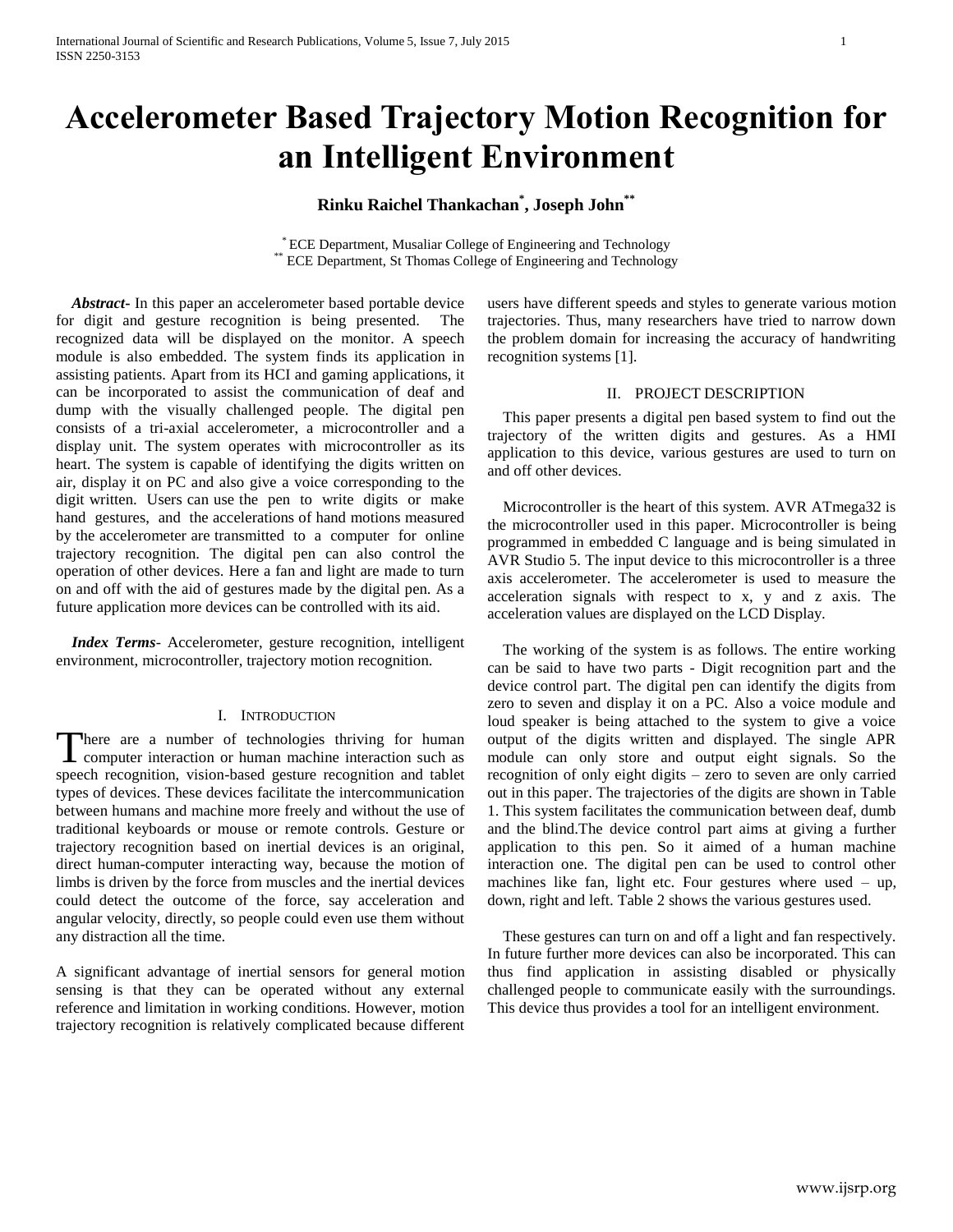

## Figure 1 Block Diagram

Table 1 Trajectory of digits



Table 2 Trajectory of Gestures



#### III. RESULTS

 The programming language used in this project is Embedded C. The code was written and simulated in AVR Studio 5. The code was loaded to the microcontroller. The device successfully recognized digits zero to seven. The digits were displayed on the PC. The four gestures used in this project turned on and off the light and the fan. A survey was conducted among 20 people (10 male and 10 female) to check the efficiency and accuracy of the system. Table 3 and 4 gives the survey report and the accuracy rates.

**Table 3 Survey Report**

| Digit/Gesture | <b>Male</b> | <b>Female</b> | <b>Total</b> |
|---------------|-------------|---------------|--------------|
| 0             | 9           | 10            | 19           |
|               | 10          | 8             | 18           |
| 2             | 8           | 9             | 17           |
| 3             | 8           | 9             | 17           |
| 4             | 7           | 8             | 15           |
| 5             | 8           | 8             | 16           |
| 6             | 8           | 10            | 18           |
| 7             | 8           | 9             | 17           |
|               | 10          | 10            | 20           |
|               | 10          | 10            | 20           |
|               | 10          | 10            | 20           |
|               | 10          | 10            | 20           |